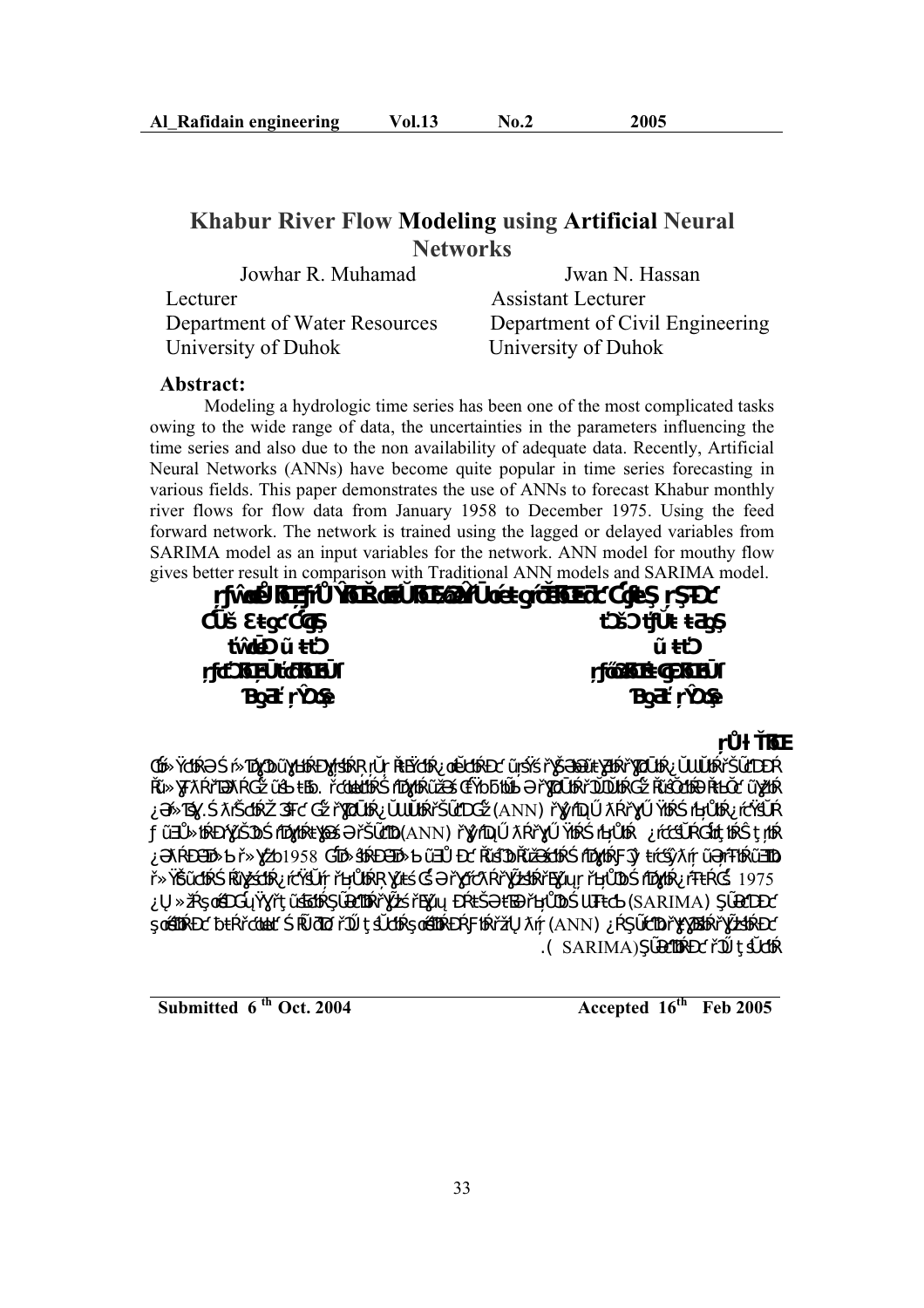### **Introduction**

 Operation and planning studies in a river basin require the ability to simulate realistic streamflow variability [8].

Stochastic streamflow models were traditionally developed in both Integrated Autoregressive and Moving Average ARIMA,SARIMA and PAR models [14,4,9,13].

Kernal-based non-parametric models developed recently for streamflow simulation [11], Streamflow disaggregation [6].

 Since the early nineties, ANNs have been successfully used in hydrology-related areas such as rainfall-runoff modeling, Streamflow forecasting, Ground-water modeling, Hydrologic time series.[2,3].

N.Karunanithi et al.[7] uses ANN for streamflow forecasting of the Huron river in Michigan. Amir F. Atiya et al.[1] uses the average daily flow of nile river and apply the ANN model for two time series: the ten day previous and the monthly time series.

Sana Buttamra[10] introduce the ANN approach for water consumption time series data of Kuwait, and show that if the delayed variables are identified based on Box-Jenkins analysis, then better ANN model is obtained than one based on traditional methods.

B.Sivakumar et al.[12] make a comparison between two non-linear black-box approaches, Phase-space reconstruction (PSR) and artificial neural networks(ANN), for forecasting daily river flow from the Nakhan Sawan station at Chao phraya river basin in Thailand for 1-day and 7-day ahead forecasting. The result shows good performance of both 1-day and 7-day ahead forecasting. However, the performance of the PSR approach is found to be consistently better than that of ANN.

In this paper Seasonal ARIMA (SARIMA) approach on the monthly flow of Khabur river time series from 1958-1975 is presented and an ANN model uses the delayed variables from SARIMA best model for input variables.

### **Artificial Neural Network (ANN)**

ANN is one of the artificial intelligence algorithms that pertrains to the class of machine learning. ANN mimics the human brain process of acquiring and retrieving knowledge. It models the biological neuron that consists of nodes (cells) and links (axons). It is defined as "A computing system made up of a number of simple, highly interconnected processing elements, which process information by its dynamic state response to external input"[5].

A neural network structure consists of processing elements (nodes), links or interconnections between elements, and information processing.Neural network's structure includes defining the number of layers, the number of nodes in each layer, and the interconnection scheme between nodes. Fig $(1)$  shows a neural network for a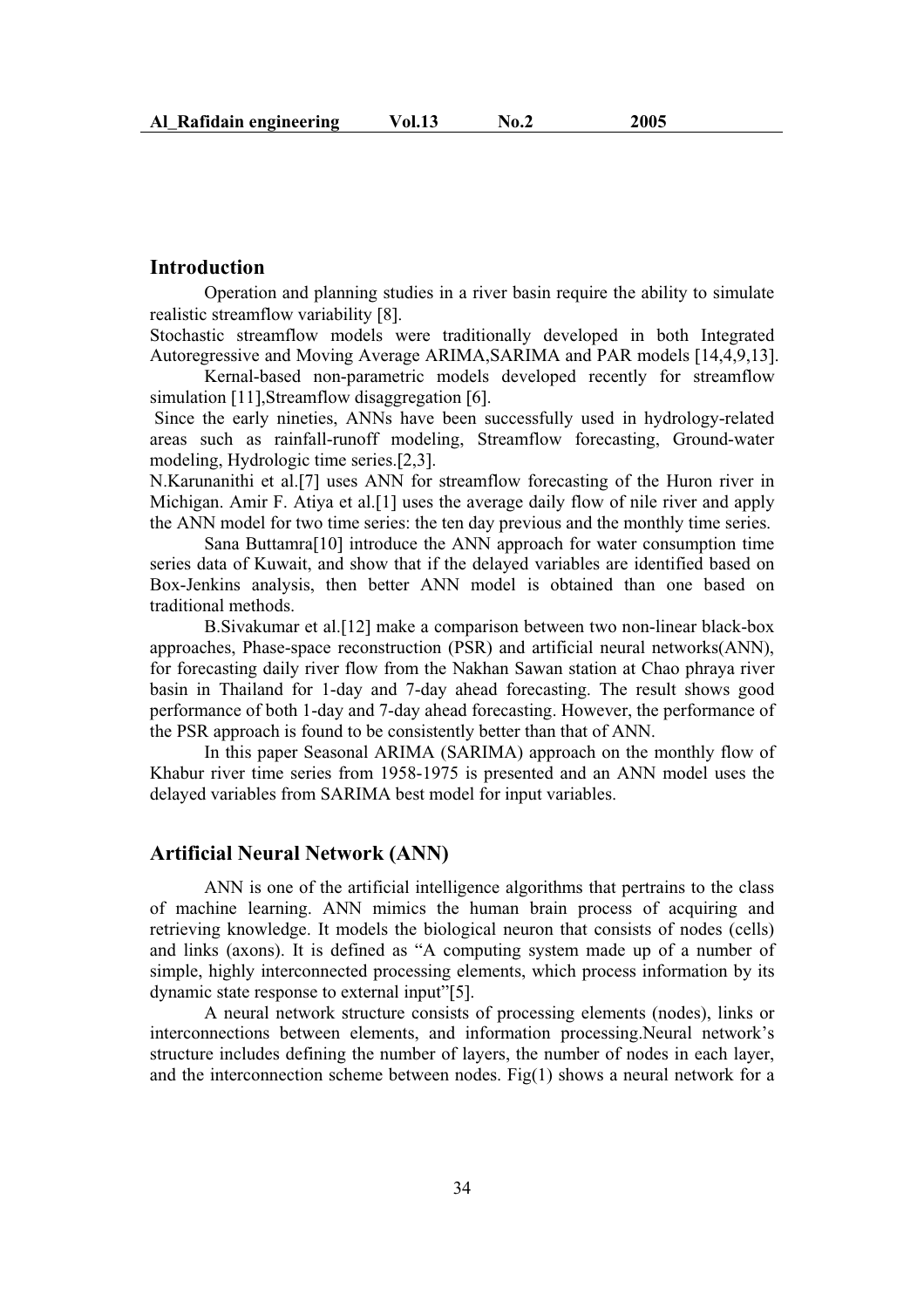three layer network with fully connected nodes of different layers. Selection of the number of layers is controlled by the learning algorithm. The training algorithm used in this paper is back-propagation algorithm which requires an interconnection between the nodes of the input and the hidden layers and nodes of the hidden and the output layers. The transfer function used is sigmoid function.



**Fig(1) Neural Network Structure**

### **SARIMA Model**

Let  $y_t$  represents the monthly flow of Khabur river during the period from January 1958 to December 1975. Fig(2) represents the time series plot of  $y_t$  which shows nonstationarity for the series. The standard SARIMA models involves taking a transformation of the data followed by seasonal and nonseasonal differences to make the data stationary. Among logarithmic, square root and box-cox transformations that

we tried, a box-cox power transform  $x_t = \frac{y_t^{\lambda} - 1}{\lambda}$  $x_t = \frac{t}{\lambda}$  with  $\lambda = -0.27$  gives best results,

Table 1 shows the statistic properties of  $y_t$  and  $x_t$  in which it can be seen that the transform removes the skewness from the original data. Fig( $3$ ) shows time series plot of  $x_t$  which seems to be approximately constant size of variation around the mean. Fig(4) and Fig(5) shows the frequency polygon of the original and transformed data illustrates that the distribution is some what near to the normal distribution after transformation.

Since one of the main aims of this research is to construct an ANN model for the monthly Khabur river flow, therefore , the SARIMA approach is used to point which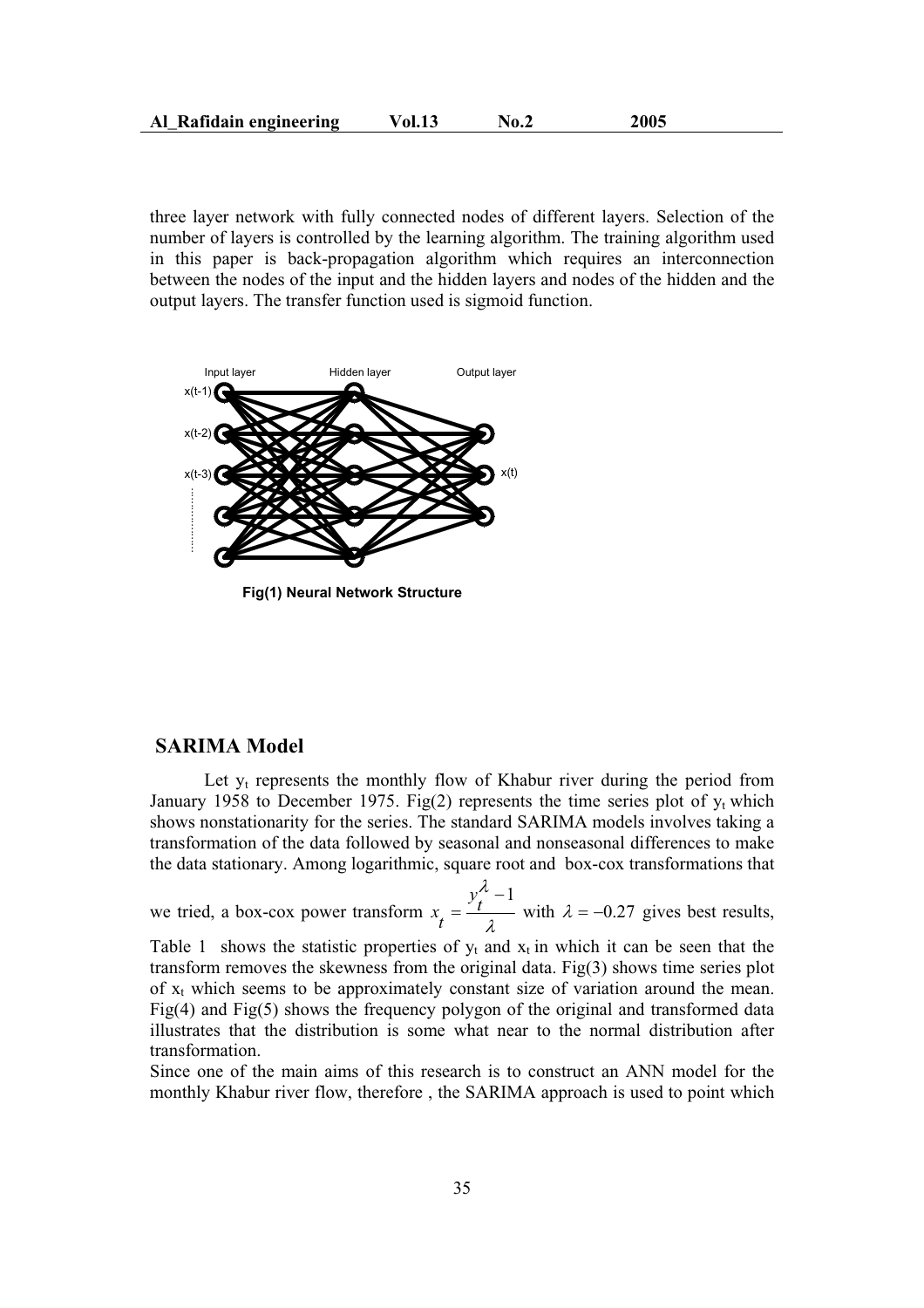lagged variables are necessary to present as an inputs to the ANN model. Using the SARIMA technique on the transformed data, the best model found is of order  $(2,1,2)(1,1,2)_{12}$  depending on minimum statistics AIC(Akaiki information criterion) and SBC (Schwarz's Baysian information criterion) which have values AIC=2008.1 and SBC=2034.6 (Table 2).





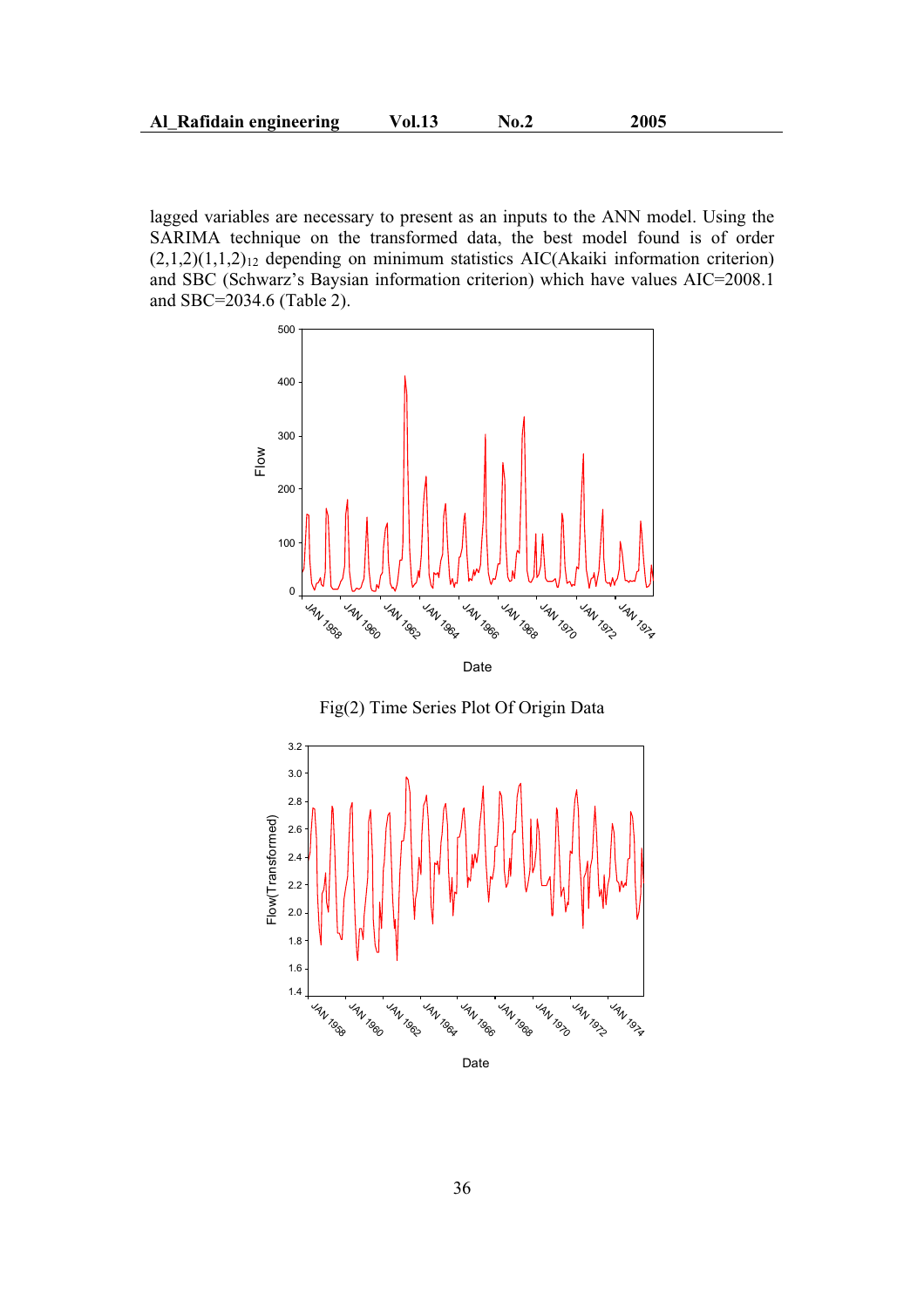# Fig(3) Time Series Plot Of Transformed Data

| Data                  | $y_t$  | $X_t$ |
|-----------------------|--------|-------|
| Mean                  | 65.995 | 2.341 |
| <b>Std. Deviation</b> | 68.474 | .299  |
| <b>Skewnes</b>        | 2.320  | .000  |
| <b>Kurtosis</b>       | 6.390  | -.640 |

Table(1) Statistics of  $y_t$  and  $x_t$ 



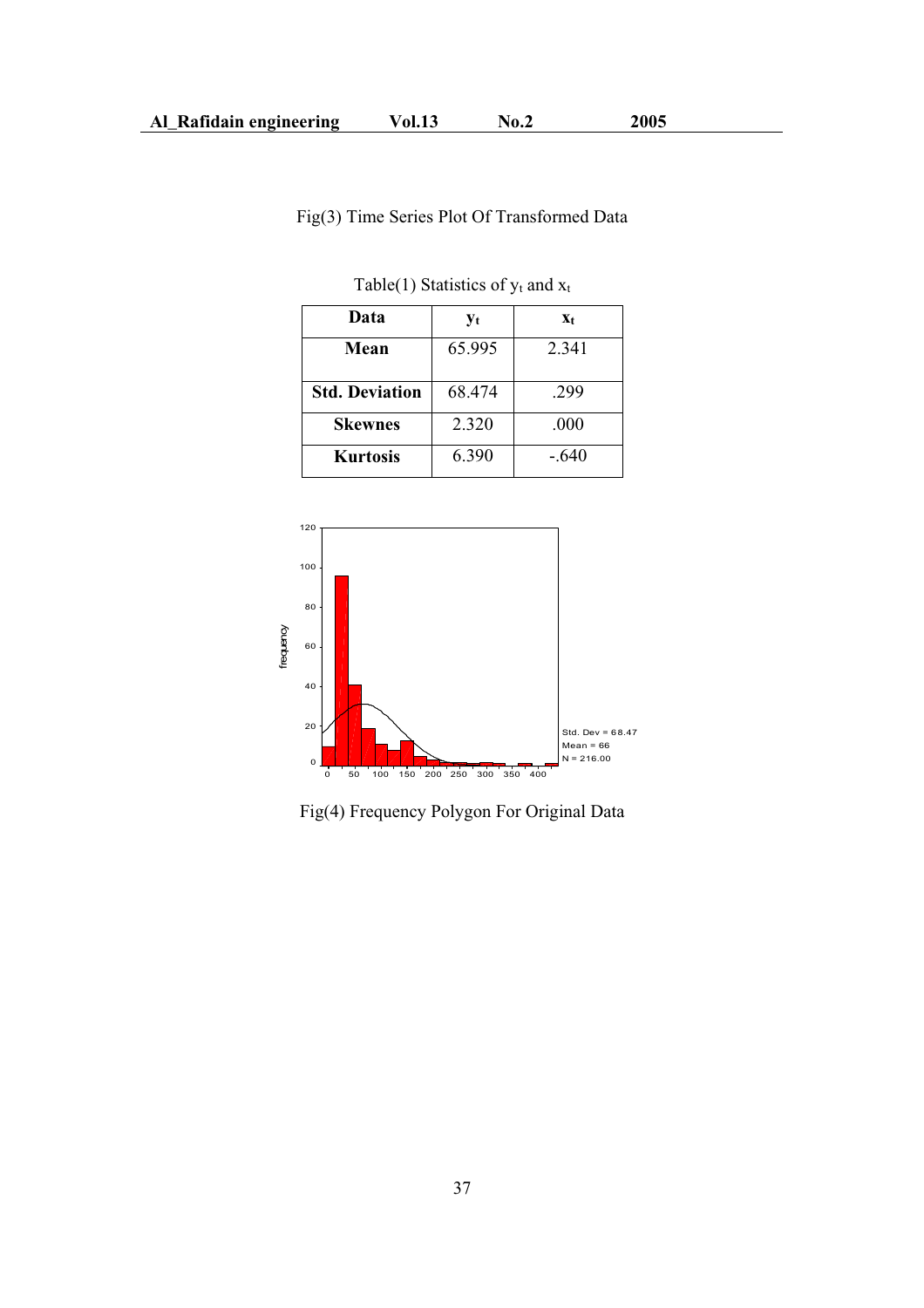

Fig(5) Frequency Polygon For Transformed Data

| Model Order           | <b>AIC</b> | <b>SBC</b> |
|-----------------------|------------|------------|
| $(1,1,0)(1,1,0)_{12}$ | 2090.6     | 2100.5     |
| $(1,1,1)(1,1,0)_{12}$ | 2066.4     | 2079.6     |
| $(1,1,1)(1,1,1)_{12}$ | 2025.8     | 2042.4     |
| $(2,1,1)(1,1,1)_{12}$ | 2023.3     | 2043.2     |
| $(2,1,1)(2,1,1)_{12}$ | 2026.2     | 2049.4     |
| $(2,1,2)(1,1,2)_{12}$ | 2008.1     | 2034.6     |
| $(2,2,2)(1,1,2)_{12}$ | 2038.8     | 2065.2     |
| $(2,1,2)(1,2,2)_{12}$ | 2017.3     | 2043.3     |

Table(2) Tested Parameters For Various Model Orders

### **ANN Model**

The available monthly data divided into three parts for training, testing and cross validation. The first twelve year (144 month) were used for training, Three year (36 month) for testing and last three year (36 month) for cross validation. The cross validation data computes the error in a special test set at the same time as the network in being trained with the training set to avoid the over-fitting of a network.

Two approaches were used for the input matrix preparation; the first approach is accomplished by setting the input layer nodes equal to the number of the lagged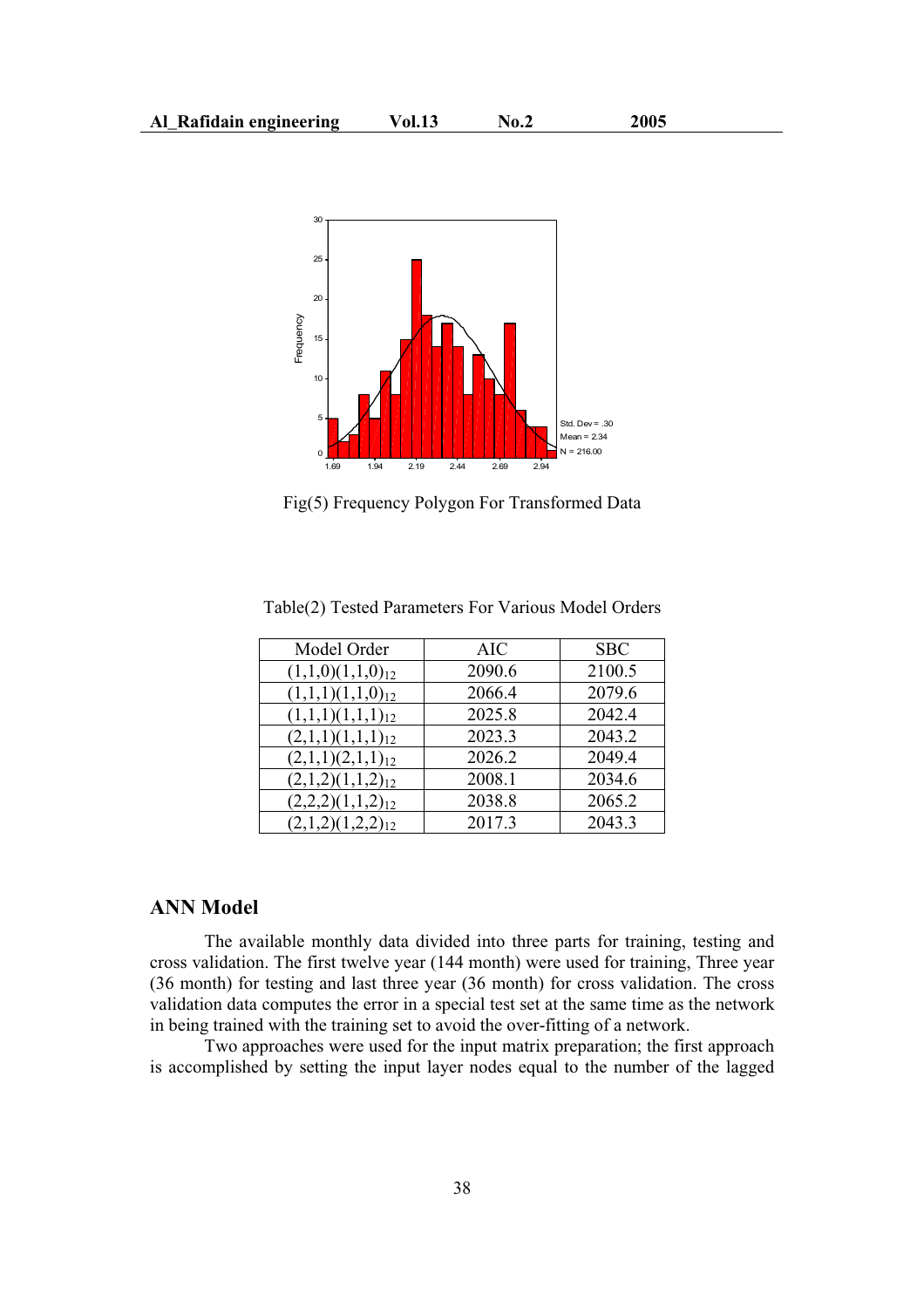variables  $x(t-1), x(t-2), x(t-3), \ldots, x(t-n)$ , where n is time delay. The time delay is taken 1,3,5,8,10 and 12 months.

The second approach is by setting the input layer nodes equal to the number of lagged variables from SARIMA model. Since the SARIMA model of order  $(2,1,2)(1,1,2)_{12}$  (means autoregressive, differencing and moving average of order 2 ,1,2 respectively and seasonal autoregressive, differencing and moving average of order 1 ,1,2 respectively) then the model can be written as

$$
\phi(B^{12})\phi(B)\nabla_{12}^1\nabla_{12}^1 x_t = \Theta(B^{12})\theta(B)\varepsilon_t \qquad \ldots \ldots \ldots \ldots \ldots \ldots \ldots \ldots \ldots \ldots \ldots \ldots
$$

where  $\phi(B^{12})$  and  $\phi(B)$  are polynomials of degree 1 and 2 respectively

 $\Theta(B^{12})$  and  $\Theta(B)$  are polynomials of degree 2 and 2 respectively  $\varepsilon$ <sub>t</sub> is independently-distributed random variable.

 $B^{\tau}$  defined by  $B^{\tau}$   $x_t = x_{t-\tau}$ ,  $\nabla_{\tau}$  is the differencing operator defined by

$$
\nabla_{\tau} x_t = x_t - x_{t-\tau} = (1 - B^{\tau}) x_t
$$

$$
\nabla x_t = x_t - x_{t-1} = (1 - B) x_t
$$

then eq. 1 can be expressed as

$$
(1+\phi_{1,1}B^{12})(1+\phi_{2,1}B+\phi_{2,2}B^{2})(1-B^{12})(1-B)x_{t} = \Theta(B^{12})\theta(B)\varepsilon_{t} \dots \dots \dots \dots 2
$$

the above equation can be rewritten as

$$
x_{t} = A_{1}x_{t-1} + A_{2}x_{t-2} + A_{3}x_{t-3} + A_{4}x_{t-12} + A_{5}x_{t-13} + A_{6}x_{t-14} + A_{7}x_{t-15} + A_{8}x_{t-24} + A_{9}x_{t-25} + A_{10}x_{t-26} + A_{11}x_{t-27} + G(\varepsilon) \tag{3}
$$

where 
$$
A_1 = (1 - \varphi_{2,1})
$$
,  $A_2 = (\varphi_{2,1} - \varphi_{2,2})$ ,  $A_3 = \varphi_{2,2}$ ,  $A_4 = (1 - \varphi_{1,1})$ ,  
\n $A_5 = (-1 + \varphi_{2,1} + \varphi_{1,1} - \varphi_{2,1}\varphi_{1,1})$ ,  $A_6 = (\varphi_{1,1}(\varphi_{2,1} - \varphi_{2,2}) + \varphi_{2,1} + \varphi_{2,2})$ ,  
\n $A_7 = \varphi_{2,2}(\varphi_{1,1} - 1)$ ,  $A_8 = \varphi_{1,1}$ ,  $A_9 = \varphi_{1,1}(\varphi_{2,1} - 1)$ ,  $A_{10} = \varphi_{1,1}(\varphi_{2,1} + \varphi_{2,2})$ ,  
\n $A_{11} = -\varphi_{1,1}\varphi_{2,2}$  and  $G(\varepsilon) = \Theta(B^{12})\theta(B)\varepsilon_t$ 

So

$$
x_{t} = f(x_{t-1}, x_{t-2}, x_{t-3}, x_{t-12}, x_{t-13}, x_{t-14}, x_{t-15}, x_{t-24}, x_{t-25}, x_{t-26}, x_{t-27}) \dots \dots \dots \dots \dots 4
$$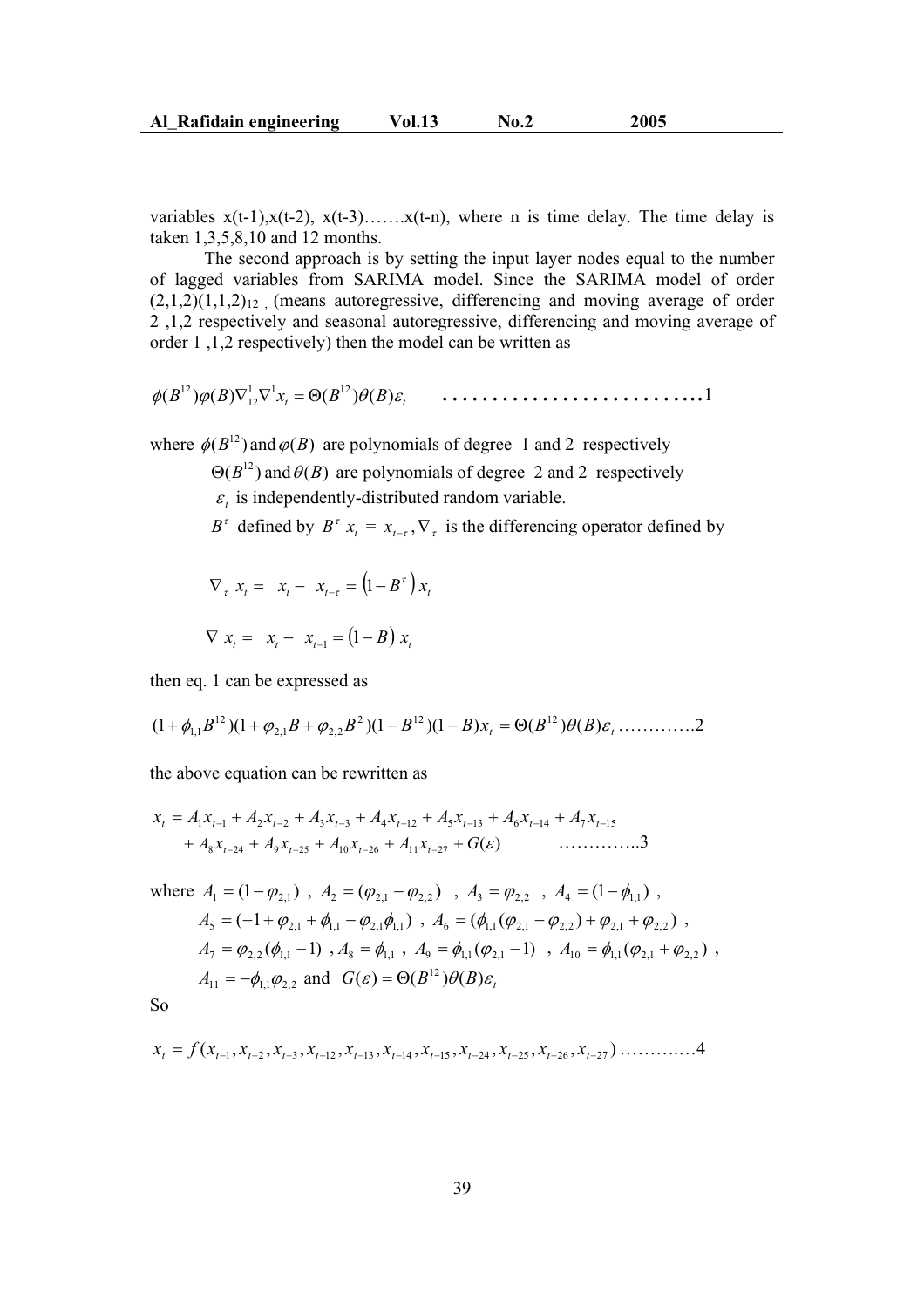| 2005<br>Al Rafidain engineering<br>Vol.13<br>No.2 |  |
|---------------------------------------------------|--|
|---------------------------------------------------|--|

Eq. 4 represent the input lagged variables in second approach.

The total number of ANN models will be seven carried out on a PC using the commercially available software package MATLAB 6.5 . A variety of different architectures was examined, and the best result was obtained based on RMS error with a fully connected multilayer neural network containing 24 neurons in each of two hidden layers. The network was trained for about 17,000 epochs using a momentum of 0.5.

## **Results**

The evaluation of models is performed using correlation coefficient ( r ) and root mean square error ( RMSE). Table (3) resumes the results obtained from models (1) to (7) computed over the testing phase of ANN. It is clear that the best performance is achieved by model (7) which representing the second approach. Fig(6) shows a comparison between ANN model and SARIMA model performances as compared to the actual data for the last six years. It is clear that the fitted model is performing better than SARIMA model especially at the tails of the series, where as seen, that the second tends to divert more, Specifically at the tails of the series.

| Model | <b>Output variable</b>                                                                                                                                  | Correlation<br>coefficient | <b>RMSE</b> |
|-------|---------------------------------------------------------------------------------------------------------------------------------------------------------|----------------------------|-------------|
|       |                                                                                                                                                         | r                          |             |
| 1     | $X_{t-1}$                                                                                                                                               | 0.813                      | 5.44        |
| 2     | $X_{t-1}$ , $X_{t-2}$ , $X_{t-3}$                                                                                                                       | 0.874                      | 4.61        |
| 3     | $X_{t-1}$ , $X_{t-2}$ , $X_{t-3}$ , $X_{t-4}$ , $X_{t-5}$<br>5                                                                                          | 0.896                      | 3.78        |
| 4     | $X_{t-1}$ , $X_{t-2}$ , $X_{t-3}$ , $X_{t-4}$ , $X_{t-5}$<br>5, $X_{t-6}$ , $X_{t-7}$ , $X_{t-8}$                                                       | 0.912                      | 2.15        |
| 5     | $X_{t-1}$ , $X_{t-2}$ , $X_{t-3}$ , $X_{t-4}$ , $X_{t-5}$<br>5, $X_{t-6}$ , $X_{t-7}$ , $X_{t-8}$ , $X_{t-9}$ ,<br>$X_{t-10}$                           | 0.932                      | 1.24        |
| 6     | $X_{t-1}$ , $X_{t-2}$ , $X_{t-3}$ , $X_{t-4}$ , $X_{t-5}$<br>5, $X_{t-6}$ , $X_{t-7}$ , $X_{t-8}$ , $X_{t-9}$ ,<br>$X_{t-10}$ , $X_{t-11}$ , $X_{t-12}$ | 0.954                      | 0.85        |
| 7     | $X_{t-1}, X_{t-2}, X_{t-3}, X_{t-12}, X_{t-12}$<br>13, $X_{t-14}$ , $X_{t-15}$ , $X_{t-24}$<br>$X_{t-25}$ , $X_{t-26}$ , $X_{t-27}$                     | 0.978                      | 0.22        |

Table(3) Statistics of models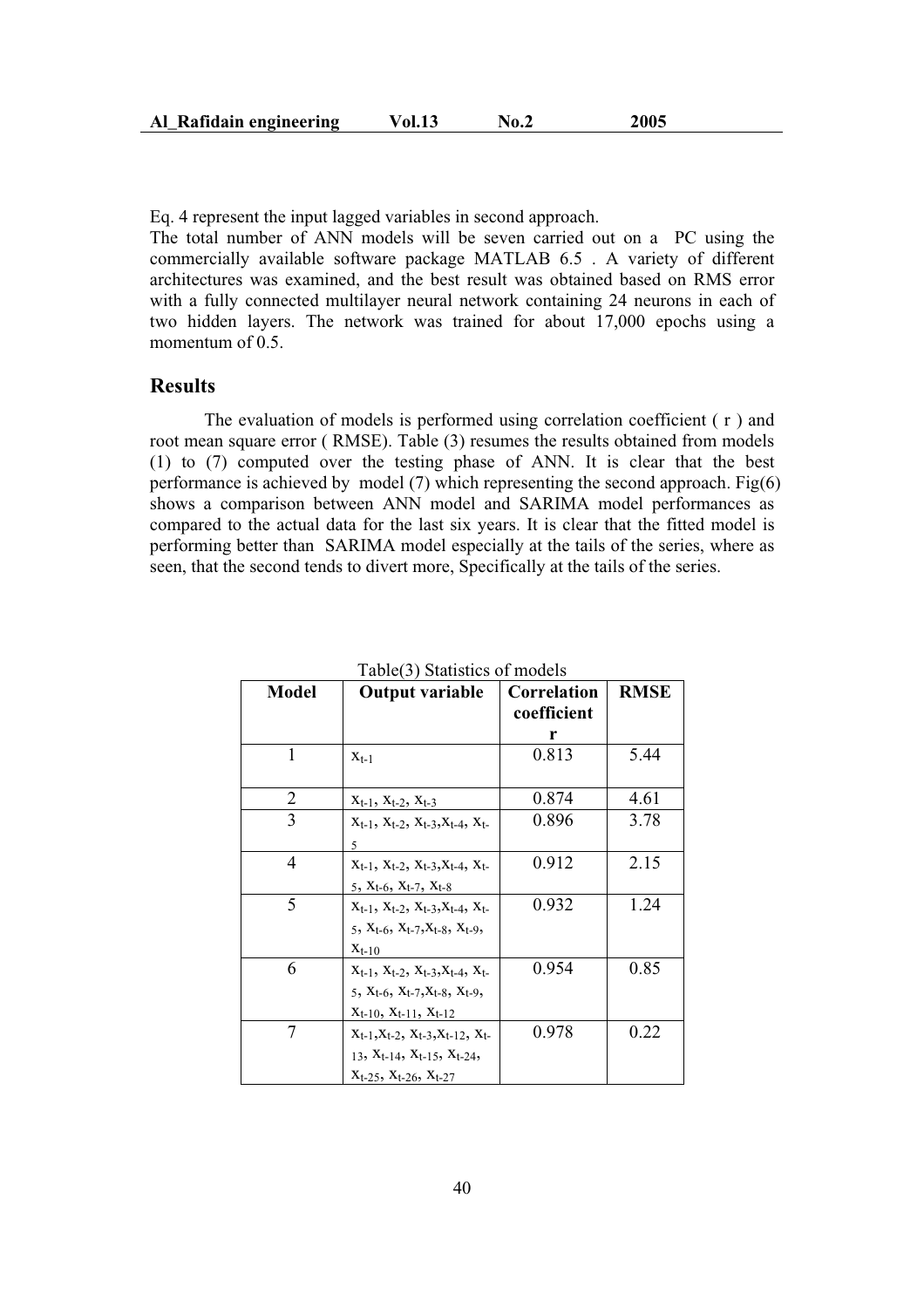

Fig(6) Time Series Plot Of Proposed Model Output

### **CONCLUSIONS**

In this paper, ANN method was applied to model the monthly flow of Khabur river. The results reveal that ANN model produced fairly significant prediction when it was used in conjunction with SARIMA approach. Using the lagged variables from SARIMA model as an input layer to ANN model, the correlation coefficient ( r ) and root mean square error ( RMSE) for different models indicate that the proposed modification gives best results with r=0.938 and RMSE=0.22.